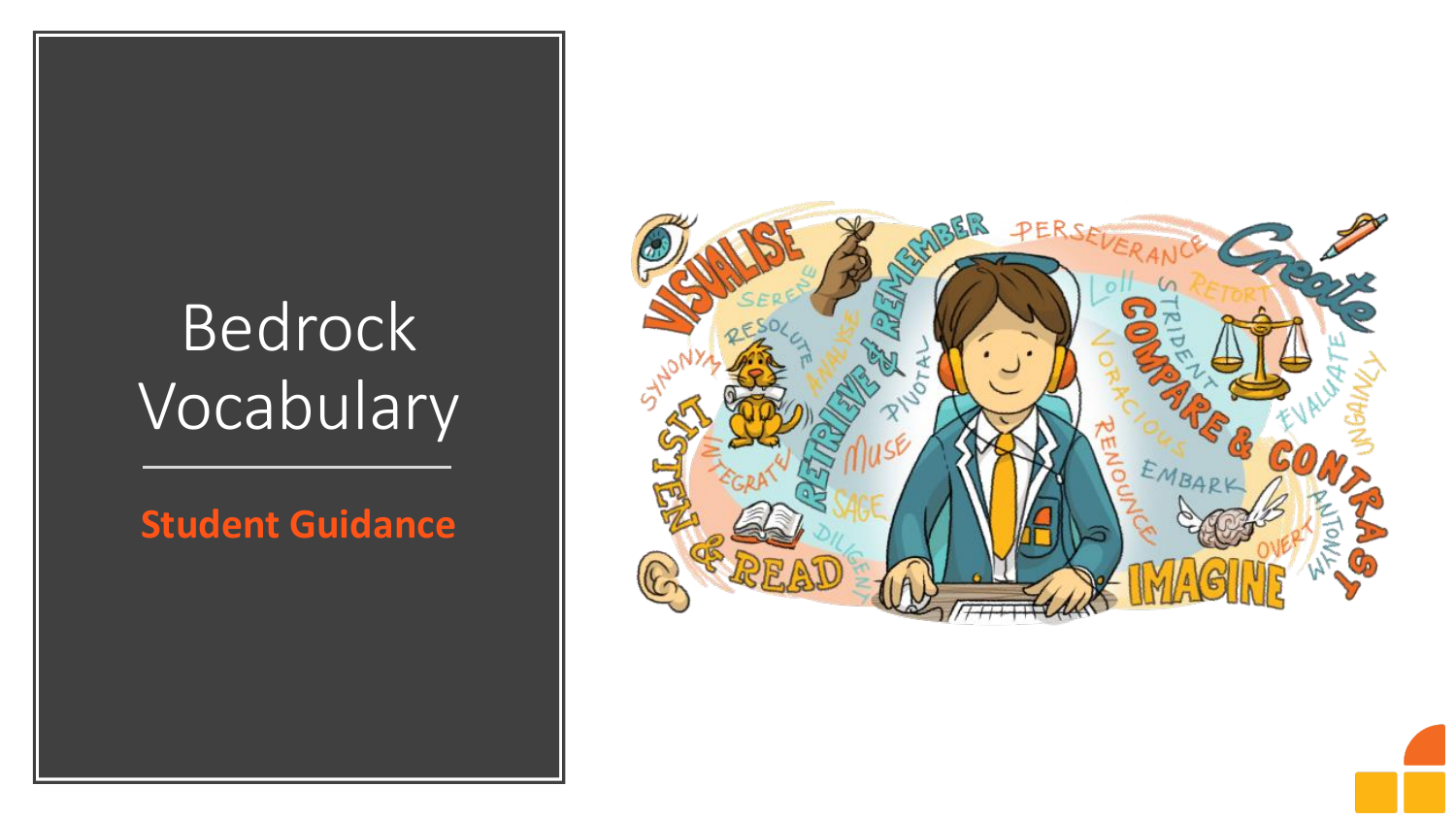abundant

accommodate

accumulate

adhere

agony

allegiance

ambition

ambitious

ample

anguish

anticipate

anxious

apparel

appeal

apprehensive

arid

**Bedrock Vocabulary: what is it?** 

Bedrock Vocabulary is an online programme that helps you learn **new vocabulary**.

It will help you learn the tricky sort of language you might come across in text books, lessons or exams.

**How many of the words in the list on the left do you already know?** 

By working through the digital lessons, you can learn them all and hundreds more!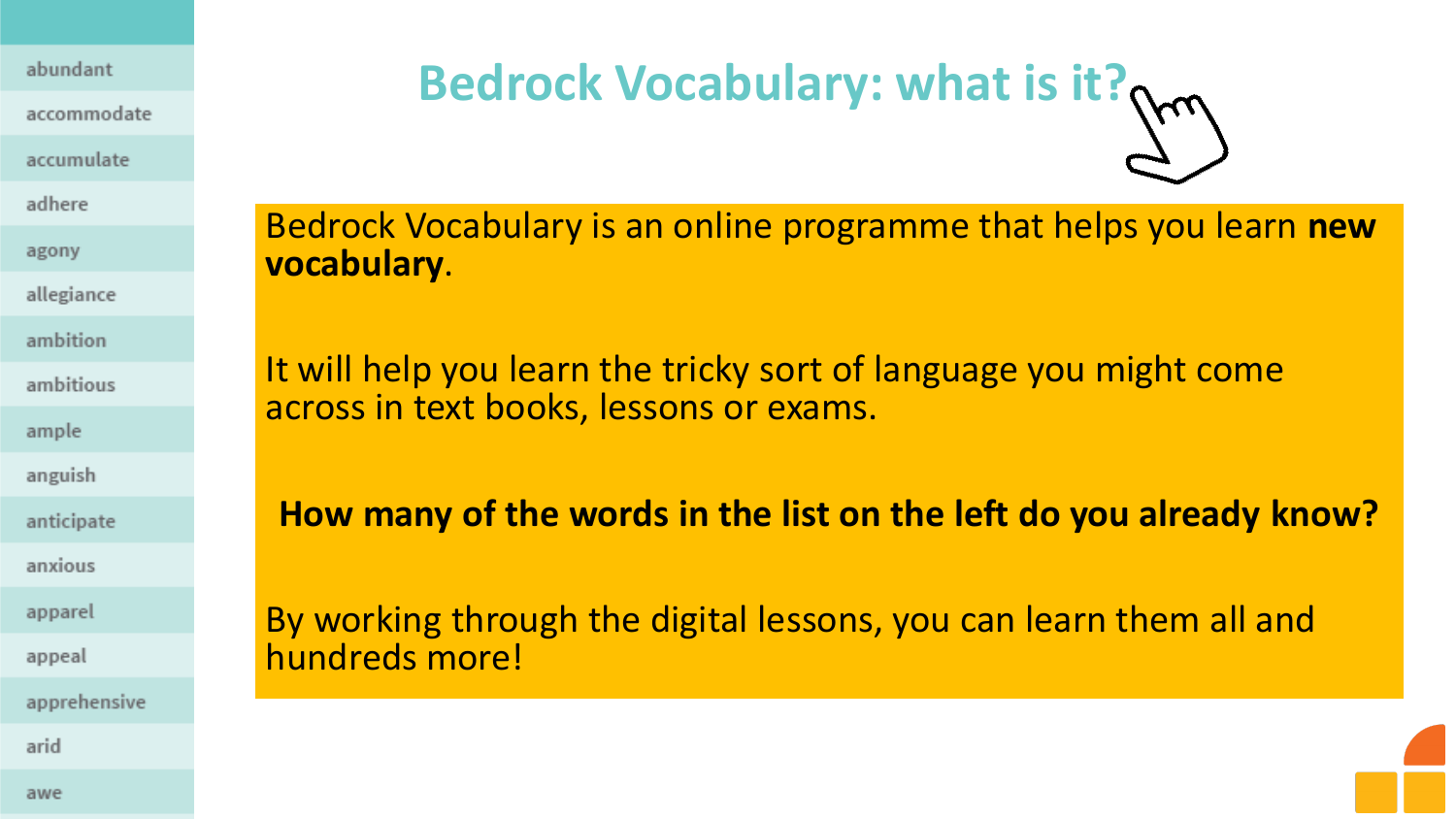## What do we expect from you?

Each week, you need to complete a minimum of **2 Bedrock lessons**. Your teacher will set this for you as homework or as classwork.

Each week, they are emailed a report that looks like this:



This means they can tell who's been improving their vocabulary and who hasn't!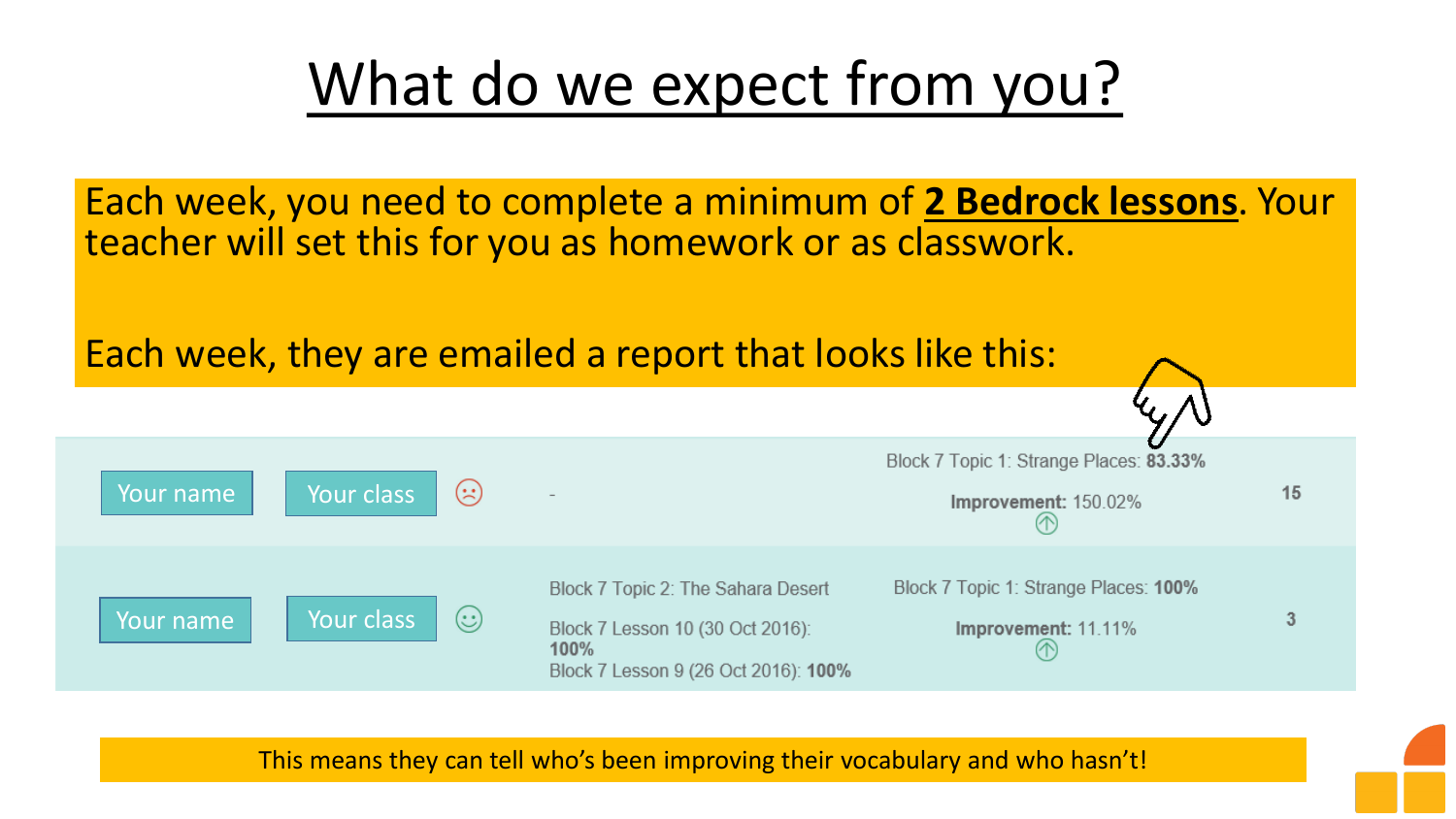## Don't forget the drip drip drip!



The best way to learn new words is to revisit them over a period of time. Each Bedrock lesson is drip fed every 48 hours.

This means that you can't do all of your Bedrock lessons at the last minute on Sunday night!

A perfect approach looks like this:

Monday – Bedrock lesson 1 Wednesday – Bedrock lesson 2 Friday or any day on the weekend – Bedrock lesson 3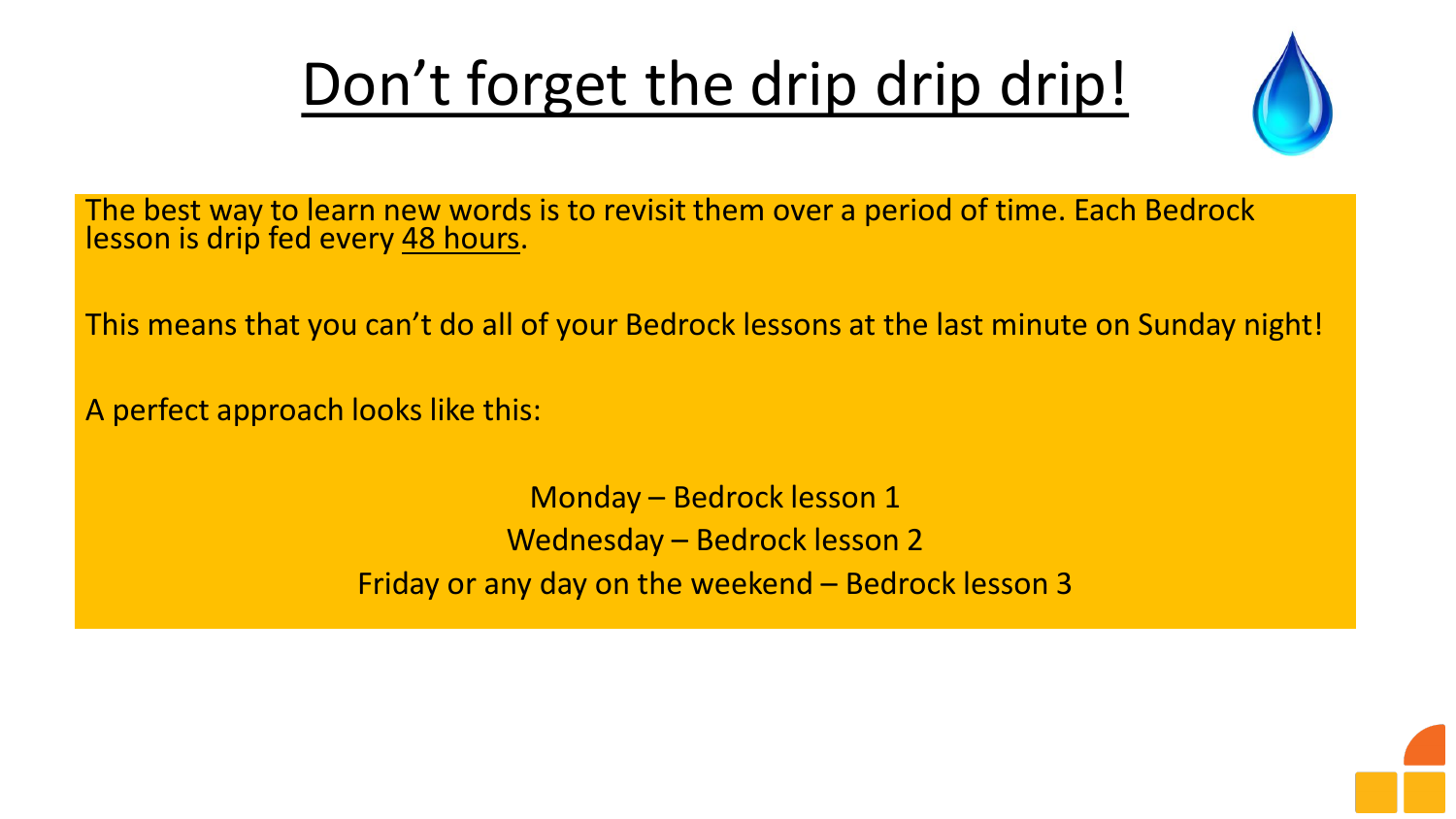Continue learning

 $\widehat{\phantom{a}}$ 

 $\checkmark$ 

 $\checkmark$ 

 $\checkmark$ 

 $\checkmark$ 

 $\checkmark$ 

 $\checkmark$ 

 $\checkmark$ 

 $\checkmark$ 

 $\checkmark$ 

### **How is my progress measured?**

You do a test to start with. This shows us how much of the language you already know.

Then you work your way through the lessons and games.

At the end of each unit, you are tested to see how much progress you've made.

| Block 4<br>10 topics                                                                  |                      |          |          |          |          |           |
|---------------------------------------------------------------------------------------|----------------------|----------|----------|----------|----------|-----------|
| 1. B4 T1: The Vikings                                                                 | Pre test score: 33%  |          |          |          |          |           |
| Completed<br>Lesson 1<br>$\bm{\varpi}$<br>$\bm{\bm{\omega}}$<br>Completed<br>Pre test | Lesson 2<br>continue | Lesson 3 | Lesson 4 | Lesson 5 | Lesson 6 | Post Test |
| 2. B4 T2: The Circle of Life                                                          |                      |          |          |          |          |           |
| 3. B4 T3: King Midas and The<br>Golden Touch                                          |                      |          |          |          |          |           |
| 4. B4 T4: Ali Baba and the Forty<br>Thieves                                           |                      |          |          |          |          |           |
| 5. B4 T5: The Polar Bear                                                              |                      |          |          |          |          |           |
| 6. B4 T6: A Geisha's Tale                                                             |                      |          |          |          |          |           |
| 7. B4 T7: Wacky Weather!                                                              |                      |          |          |          |          |           |
| 8. B4 T8: A Day at the Stables                                                        |                      |          |          |          |          |           |
| 9. B4 T9: The Artists of the Caves                                                    |                      |          |          |          |          |           |
| 10. B4 T10: The Greatest Sporting<br>Rivalries Ever!                                  |                      |          |          |          |          |           |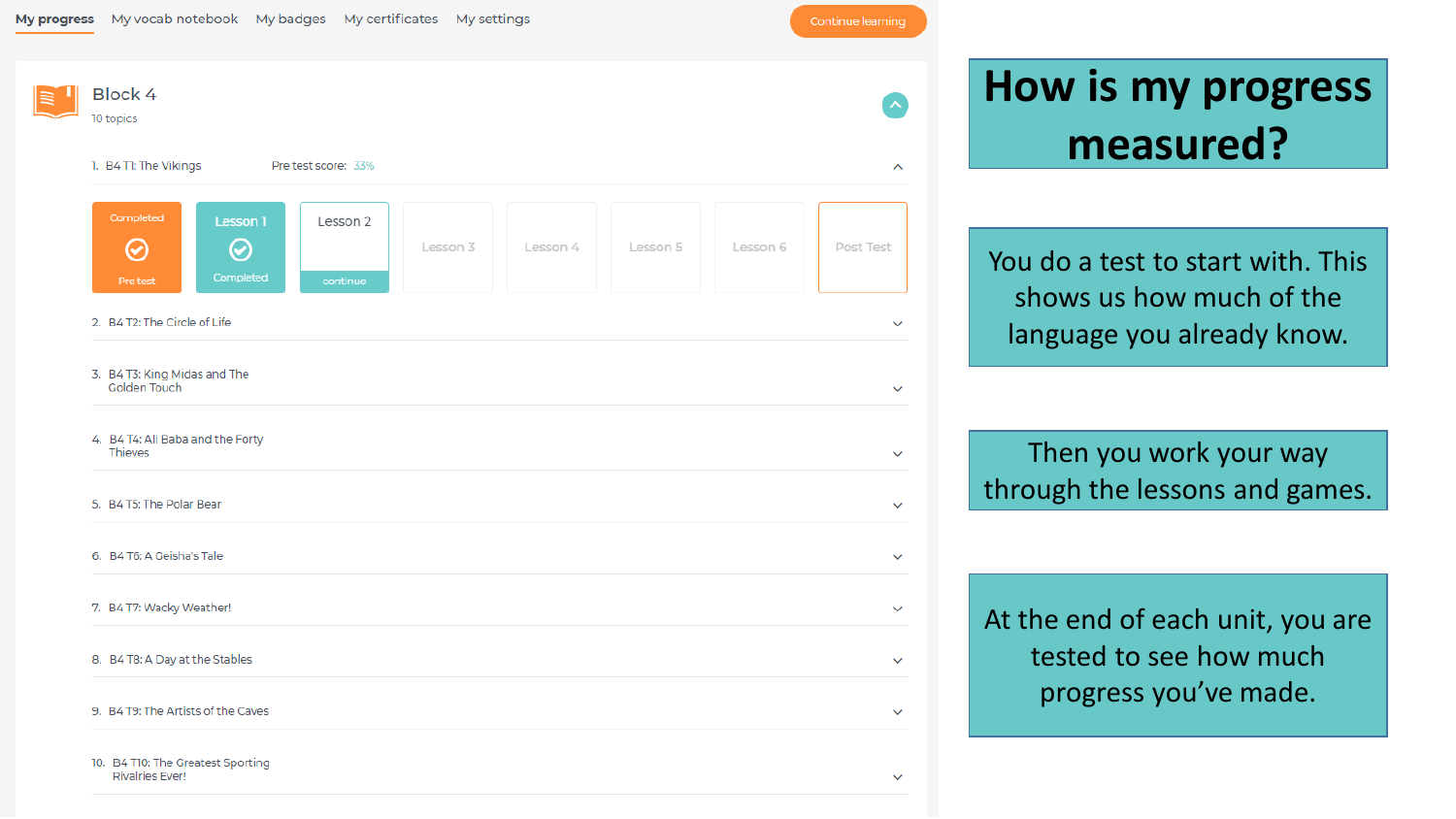

| <b>Welcome to</b><br><b>Bedrock</b> | Parent/Teacher<br>Student<br>Username<br><b>Student1</b><br>Password<br> |        | You log in<br>here |  |  |
|-------------------------------------|--------------------------------------------------------------------------|--------|--------------------|--|--|
|                                     |                                                                          | Learn! |                    |  |  |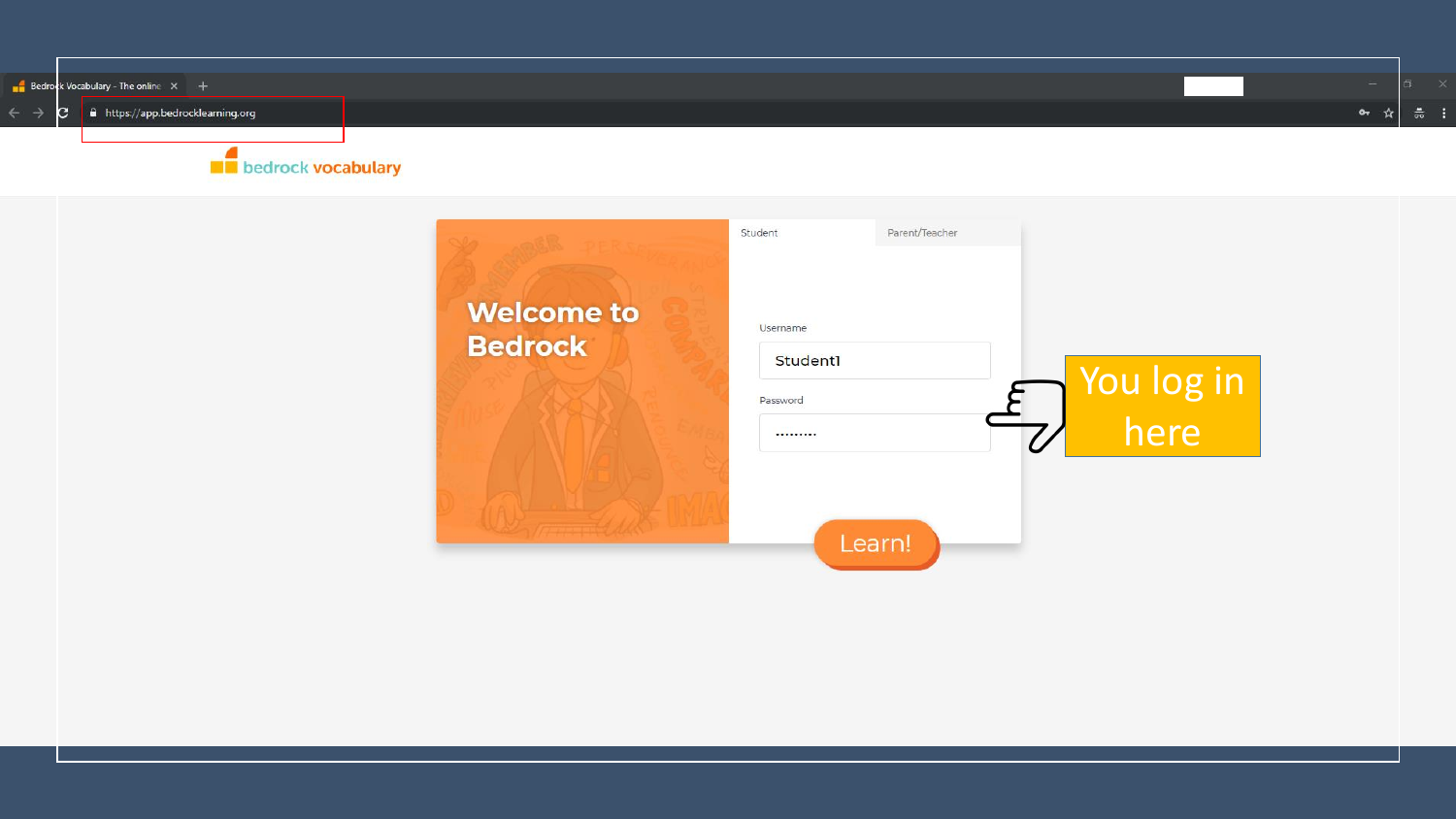## Alpha Test





Alpha Test Dummy Log out

#### **Welcome to Bedrock**

First we need you to take a short test to help us decide where to start you in the Bedrock

curriculum. Please answer the following multiple choice questions to the best of your

ability. Good luck!



To start your test click here. This test will place you in the correct starting place.

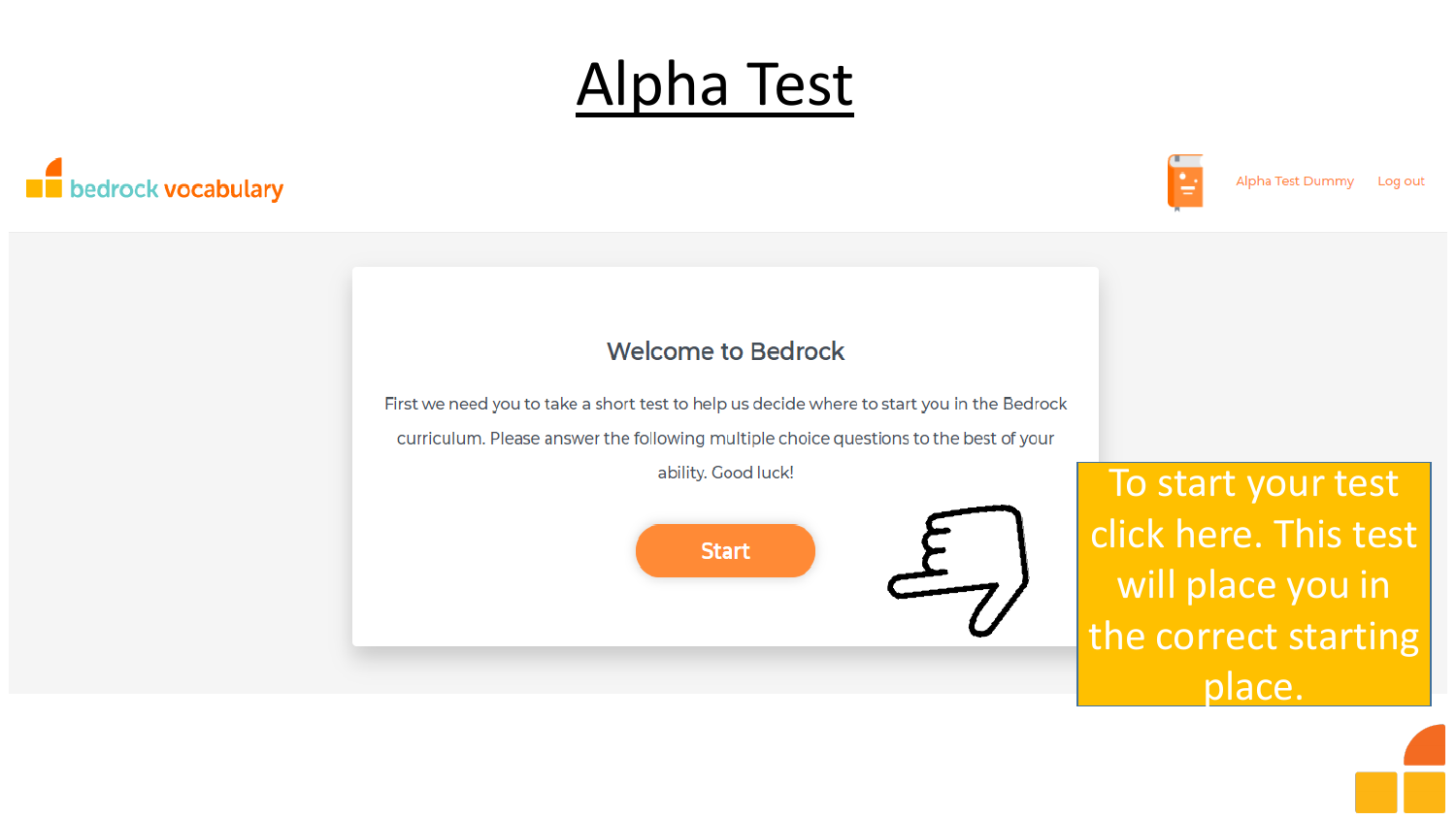

7. B4 T7: Wacky Weather!



Clicking on either continue button will take you to your next lesson!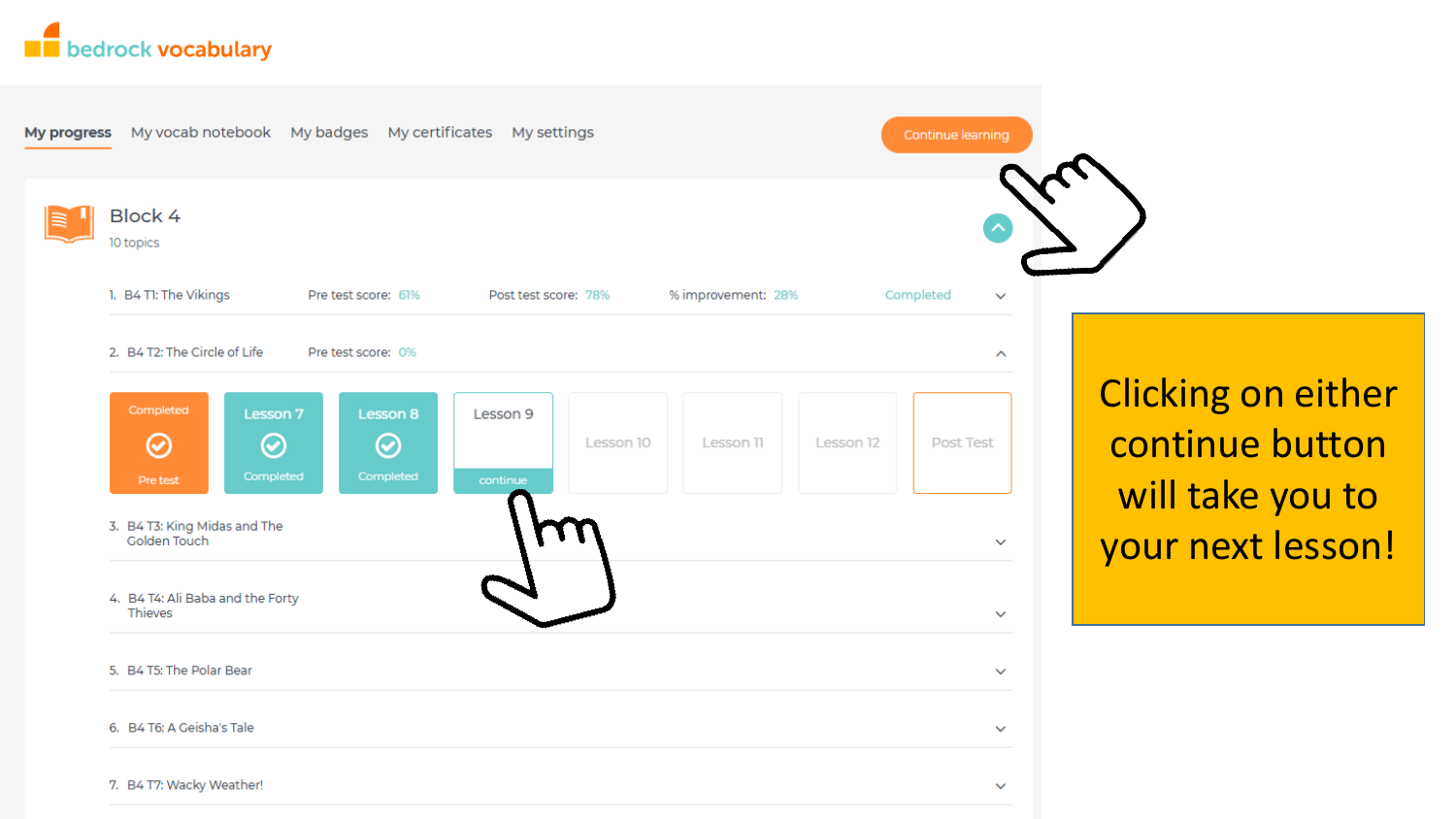



When you have completed a topic, you will see your pre test score, your post test score and how much improvement you have made!